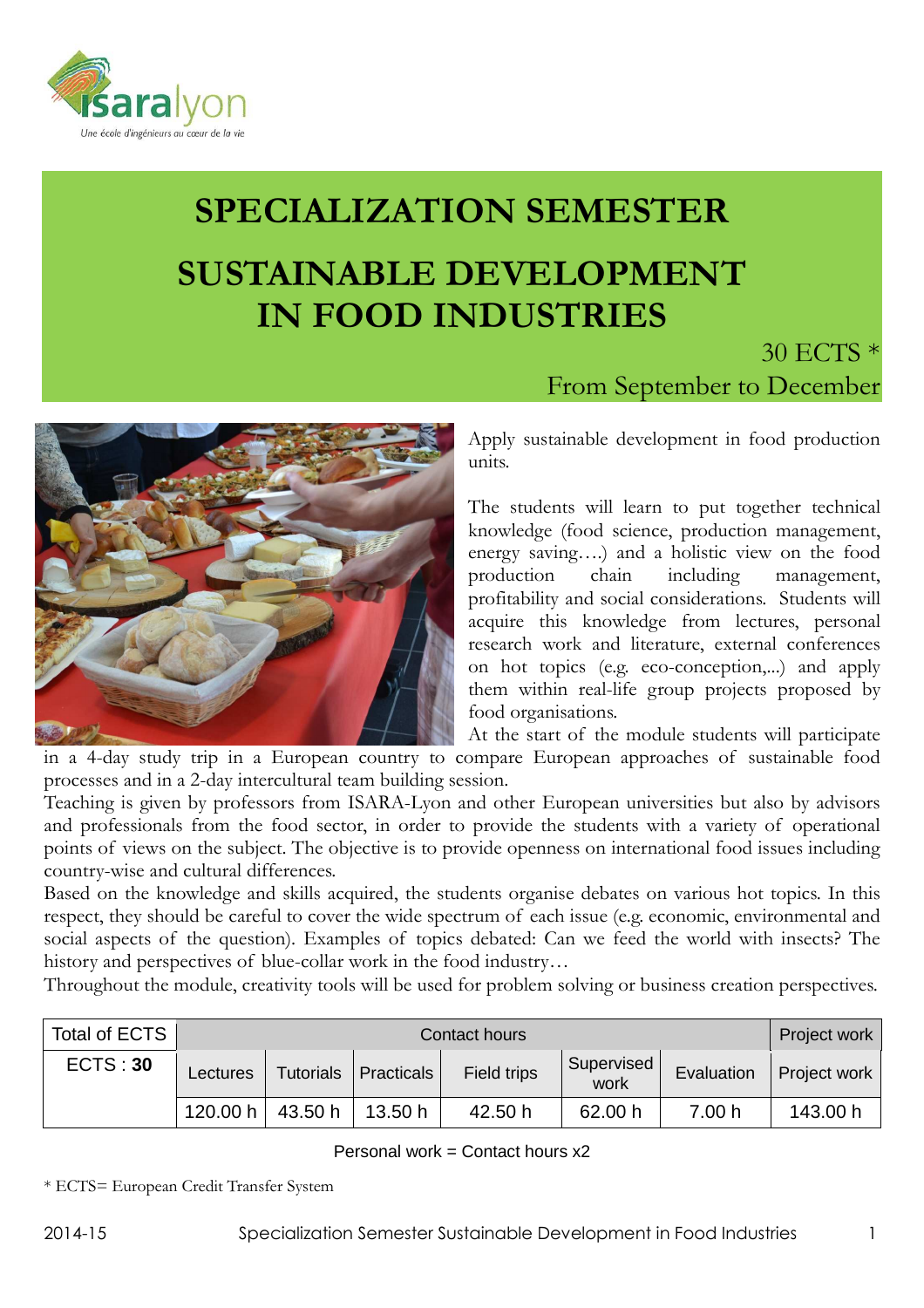| Intrapreneurship<br>and sustainable<br>development in<br>food industries * | <b>DEMONTE</b><br>Valérie | Lectures | Tutorials | Practicals | Field trips | Supervised<br>work | Evaluation | Project<br>work |
|----------------------------------------------------------------------------|---------------------------|----------|-----------|------------|-------------|--------------------|------------|-----------------|
|                                                                            |                           | 51.00 h  | 15.50h    |            | ٠           | 51.00 h            | 4.00 h     | 119.00 h        |
| <b>ECTS: 15.00</b>                                                         |                           |          |           |            |             |                    |            |                 |

## **OBJECTIVES:**

- Understand the stakes of sustainable development and apply them to the food company's strategy

- Analyze the sustainability of the food chain in an international context.
- Be a creative force and a proactive / leading stakeholder in his/her organization (intrapreneurship)
- Be able to design, implement and assess development projects

- Understand and implement the strategic management items at various levels of the organization, and translate them into operational action plans.

#### **PROGRAMME :**

- Strategic management, efficiency of the organizations
- Project management, prospective, evaluation/assessment methods
- Management accounting
- Transversal management
- Sustainable development, stakeholders and continuous improvement
- Analysis of the main food chains and the challenges of sustainable development at global level
- Sustainable development: certification and assessment tools
- Eco-conception

#### **PREREQUISITES:**

A Bachelor in Life Sciences with knowledge in the following fields:

- Physics, chemistry, biochemistry
- Chemical or food processes
- Mathematics (basics)
- Notions of economics

Students with a background in nutrition, food/agricultural marketing, agriculture can also be accepted.

#### **TEACHING METHODS:**

- Lectures
- Tutorials
- Study trips
- Group projects

## **EVALUATION METHODS:**

Written report on a case study + Oral Report and presentation on the study trip Practical work